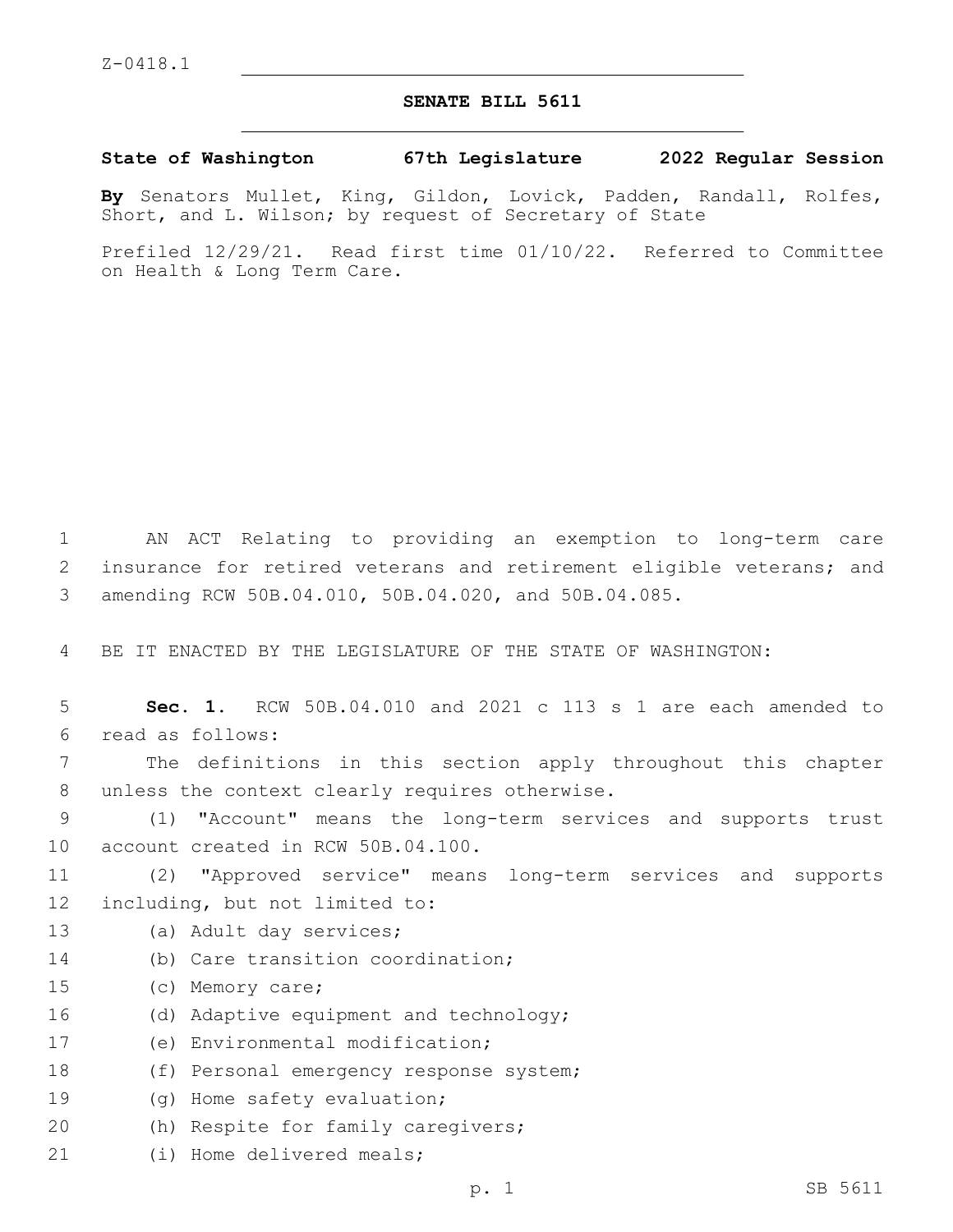- (j) Transportation;1
- (k) Dementia supports;2
- (l) Education and consultation;3
- (m) Eligible relative care;4
- 5 (n) Professional services;

 (o) Services that assist paid and unpaid family members caring for eligible individuals, including training for individuals providing care who are not otherwise employed as long-term care 9 workers under RCW 74.39A.074;

- 10 (p) In-home personal care;
- 11 (q) Assisted living services;
- 12 (r) Adult family home services; and
- 13 (s) Nursing home services.

 (3) "Benefit unit" means up to one hundred dollars paid by the department of social and health services to a long-term services and supports provider as reimbursement for approved services provided to an eligible beneficiary on a specific date. The benefit unit must be adjusted annually at a rate no greater than the Washington state consumer price index, as determined solely by the council. Any changes adopted by the council shall be subject to revision by the 21 legislature.

 (4) "Commission" means the long-term services and supports trust 23 commission established in RCW 50B.04.030.

 (5) "Council" means the long-term services and supports trust 25 council established in RCW 50B.04.040.

 (6) "Eligible beneficiary" means a qualified individual who is age eighteen or older, residing in the state of Washington, has been determined to meet the minimum level of assistance with activities of daily living necessary to receive benefits through the trust program, as established in this chapter, and has not exhausted the lifetime 31 limit of benefit units.

(7) "Employee" has the meaning provided in RCW 50A.05.010.

- (8) "Employer" has the meaning provided in RCW 50A.05.010.
- (9) "Employment" has the meaning provided in RCW 50A.05.010.

 (10) "Exempt employee" means a person who has been granted a premium assessment exemption by the employment security department.

 (11) "Long-term services and supports provider" means an entity that meets the qualifications applicable in law to the approved service they provide, including a qualified or certified home care aide, licensed assisted living facility, licensed adult family home,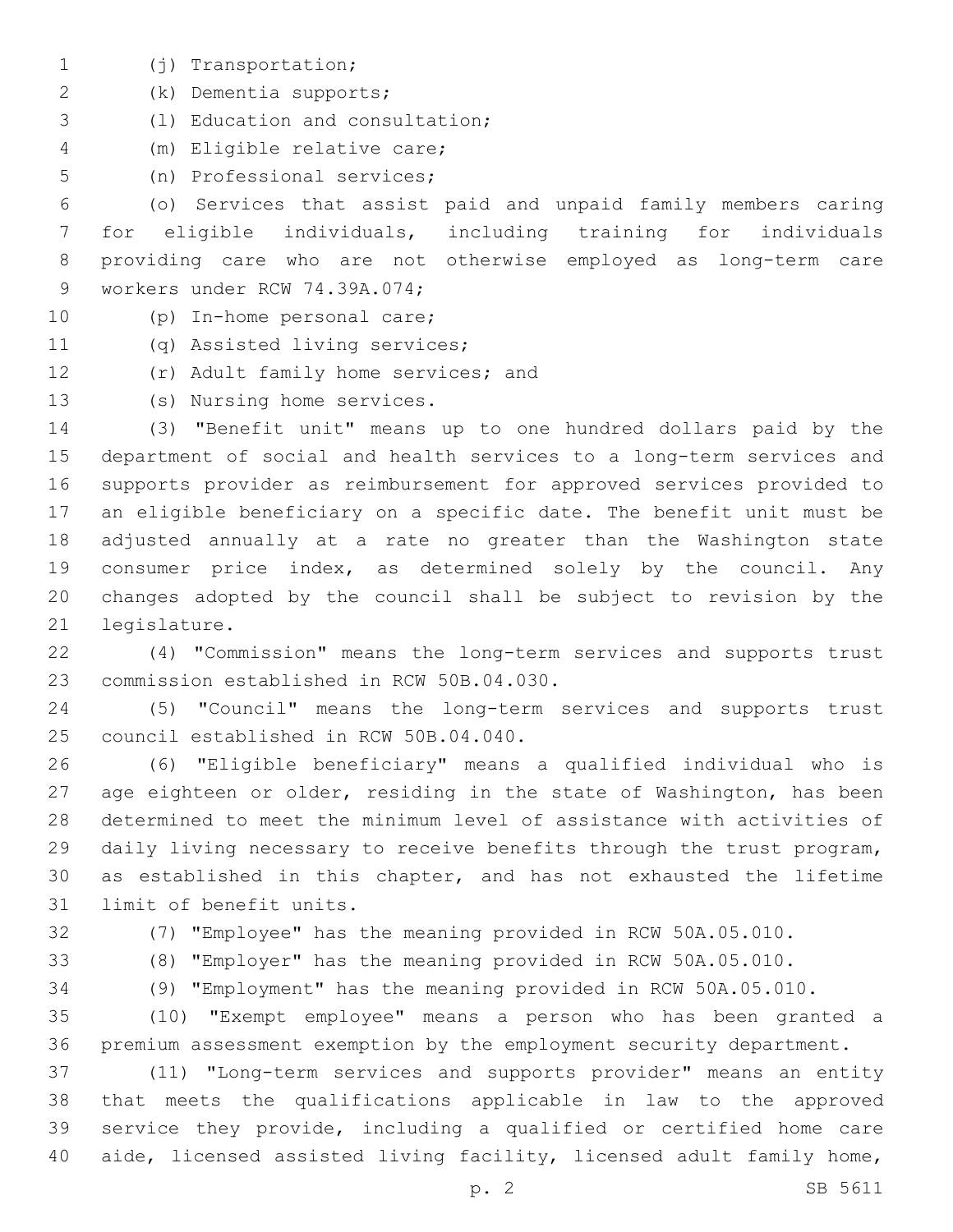licensed nursing home, licensed in-home services agency, adult day services program, vendor, instructor, qualified family member, or other entities as registered by the department of social and health services.4

 (12) "Premium" or "premiums" means the payments required by RCW 50B.04.080 and paid to the employment security department for deposit 7 in the account created in RCW 50B.04.100.

 (13) "Program" means the long-term services and supports trust 9 program established in this chapter.

 (14) "Qualified family member" means a relative of an eligible beneficiary qualified to meet requirements established in state law for the approved service they provide that would be required of any other long-term services and supports provider to receive payments 14 from the state.

 (15) "Qualified individual" means an individual who meets the duration of payment requirements, as established in this chapter.

 (16) "Retired veteran and retirement eligible veteran" means a person who has served in the armed service of the United States and is eligible for retirement or has retired from the armed service either after a duration of service necessary to qualify for veterans 21 benefits or due to disability qualification for veterans benefits.

22 (17) "State actuary" means the office of the state actuary 23 created in RCW 44.44.010.

 ( $(\overline{+17})$ )  $(18)$  "Wage or wages" means all remuneration paid by an employer to an employee. Remuneration has the meaning provided in RCW 50A.05.010. All wages are subject to a premium assessment and not 27 limited by the commissioner of the employment security department, as 28 provided under RCW 50A.10.030(4).

 **Sec. 2.** RCW 50B.04.020 and 2021 c 113 s 2 are each amended to 30 read as follows:

 (1) The health care authority, the department of social and health services, the office of the state actuary, and the employment security department each have distinct responsibilities in the implementation and administration of the program. In the performance of their activities, they shall actively collaborate to realize program efficiencies and provide persons served by the program with a 37 well-coordinated experience.

38 (2) The health care authority shall: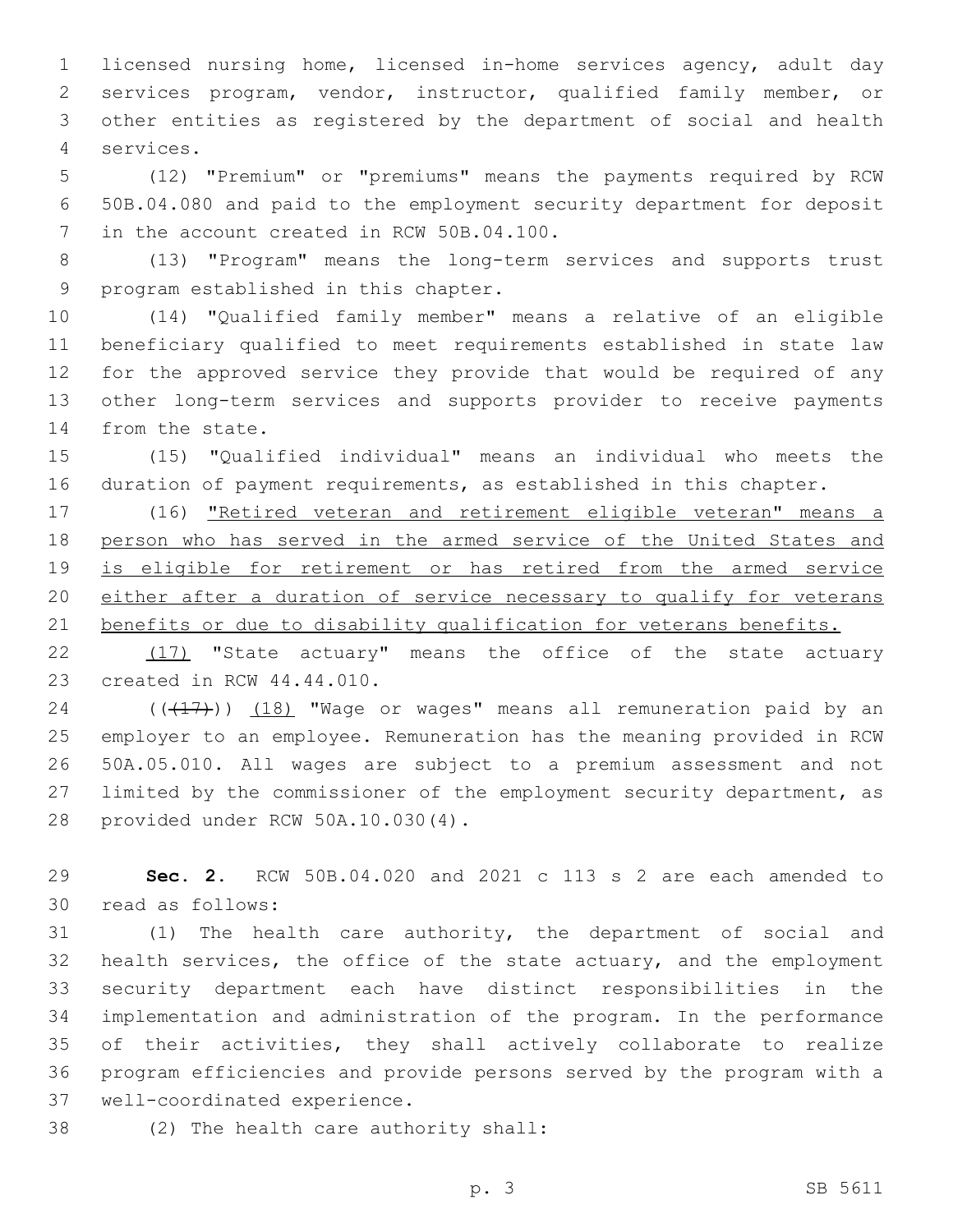(a) Track the use of lifetime benefit units to verify the individual's status as an eligible beneficiary as determined by the 3 department of social and health services;

 (b) Ensure approved services are provided through audits or service verification processes within the service provider payment system for registered long-term services and supports providers and 7 recoup any inappropriate payments;

 (c) Establish criteria for the payment of benefits to registered 9 long-term services and supports providers under RCW 50B.04.070;

 (d) Establish rules and procedures for benefit coordination when the eligible beneficiary is also funded for medicaid and other long-12 term services and supports, including medicare, coverage through the department of labor and industries, and private long-term care 14 coverage; and

 (e) Adopt rules and procedures necessary to implement and administer the activities specified in this section related to the 17 program.

(3) The department of social and health services shall:

 (a) Make determinations regarding an individual's status as an 20 eligible beneficiary under RCW 50B.04.060;

 (b) Approve long-term services and supports eligible for payment 22 as approved services under the program, as informed by the 23 commission;

 (c) Register long-term services and supports providers that meet 25 minimum qualifications;

 (d) Discontinue the registration of long-term services and supports providers that: (i) Fail to meet the minimum qualifications applicable in law to the approved service that they provide; or (ii) 29 violate the operational standards of the program;

 (e) Disburse payments of benefits to registered long-term services and supports providers, utilizing and leveraging existing payment systems for the provision of approved services to eligible 33 beneficiaries under RCW 50B.04.070;

 (f) Prepare and distribute written or electronic materials to qualified individuals, eligible beneficiaries, and the public as deemed necessary by the commission to inform them of program design 37 and updates;

 (g) Provide customer service and address questions and complaints, including referring individuals to other appropriate 40 agencies;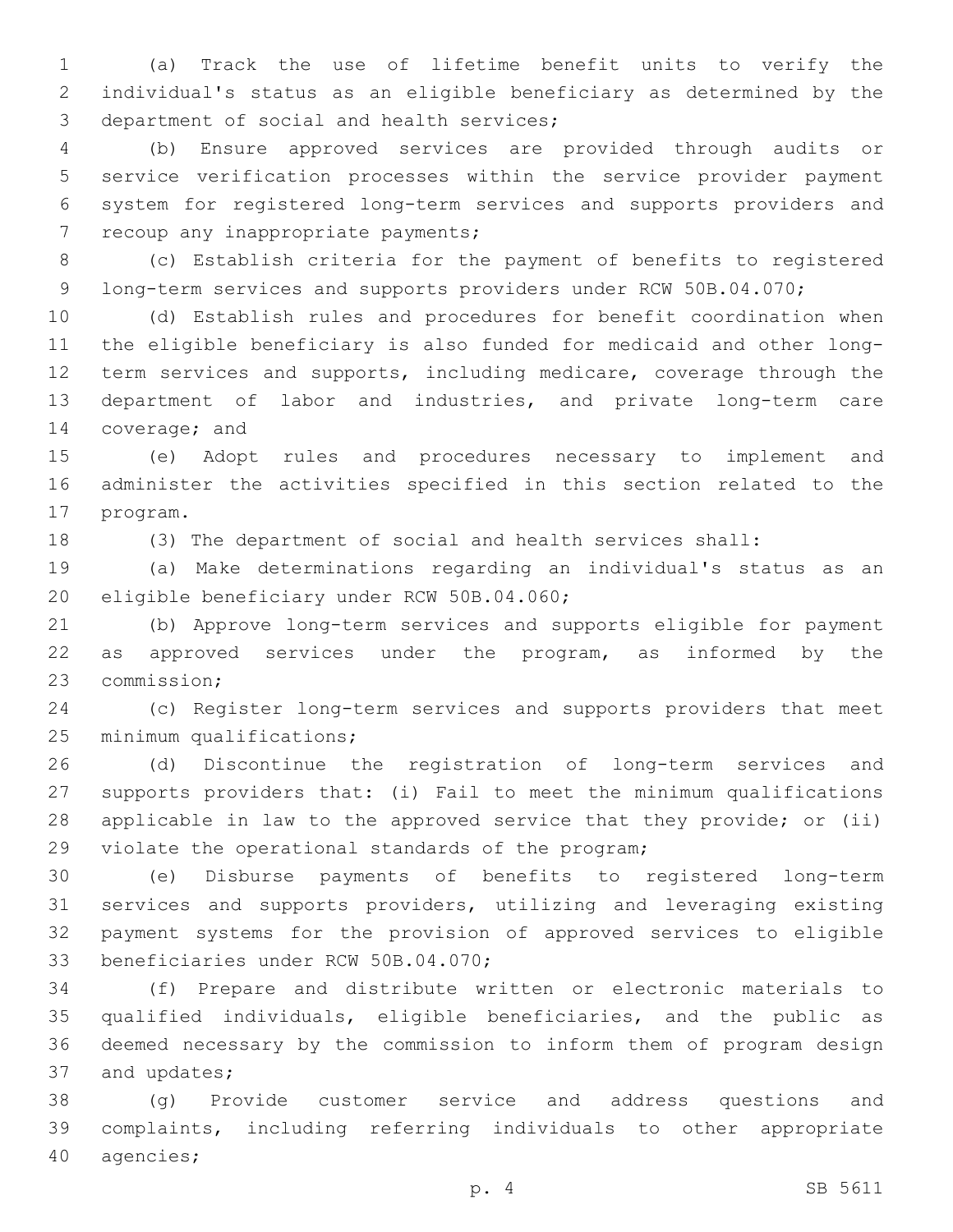(h) Provide administrative and operational support to the 2 commission;

 (i) Track data useful in monitoring and informing the program, as 4 identified by the commission; and

 (j) Adopt rules and procedures necessary to implement and administer the activities specified in this section related to the 7 program.

(4) The employment security department shall:8

 (a) Collect and assess employee premiums as provided in RCW 10 50B.04.080;

 (b) Assist the commission, council, and state actuary in monitoring the solvency and financial status of the program;

 (c) Perform investigations to determine the compliance of premium payments in RCW 50B.04.080 and 50B.04.090 in coordination with the 15 same activities conducted under the family and medical leave act, 16 Title 50A RCW, to the extent possible;

 (d) Make determinations regarding an individual's status as a 18 qualified individual under RCW 50B.04.050; and

 (e) Adopt rules and procedures necessary to implement and administer the activities specified in this section related to the 21 program.

(5) The office of the state actuary shall:22

 (a) Beginning January 1, 2024, and biennially thereafter, perform an actuarial audit and valuation of the long-term services and supports trust fund. Additional or more frequent actuarial audits and valuations may be performed at the request of the council;

 (b) Make recommendations to the council and the legislature on actions necessary to maintain trust solvency. The recommendations must include options to redesign or reduce benefit units, approved services, or both, to prevent or eliminate any unfunded actuarially accrued liability in the trust or to maintain solvency; and

 (c) Select and contract for such actuarial, research, technical, and other consultants as the actuary deems necessary to perform its 34 duties under chapter 363, Laws of 2019.

 (6) By October 1, 2021, the employment security department and the department of social and health services shall jointly conduct outreach to provide employers with educational materials to ensure employees are aware of the program and that the premium assessments will begin on January 1, 2022. In conducting the outreach, the employment security department and the department of social and

p. 5 SB 5611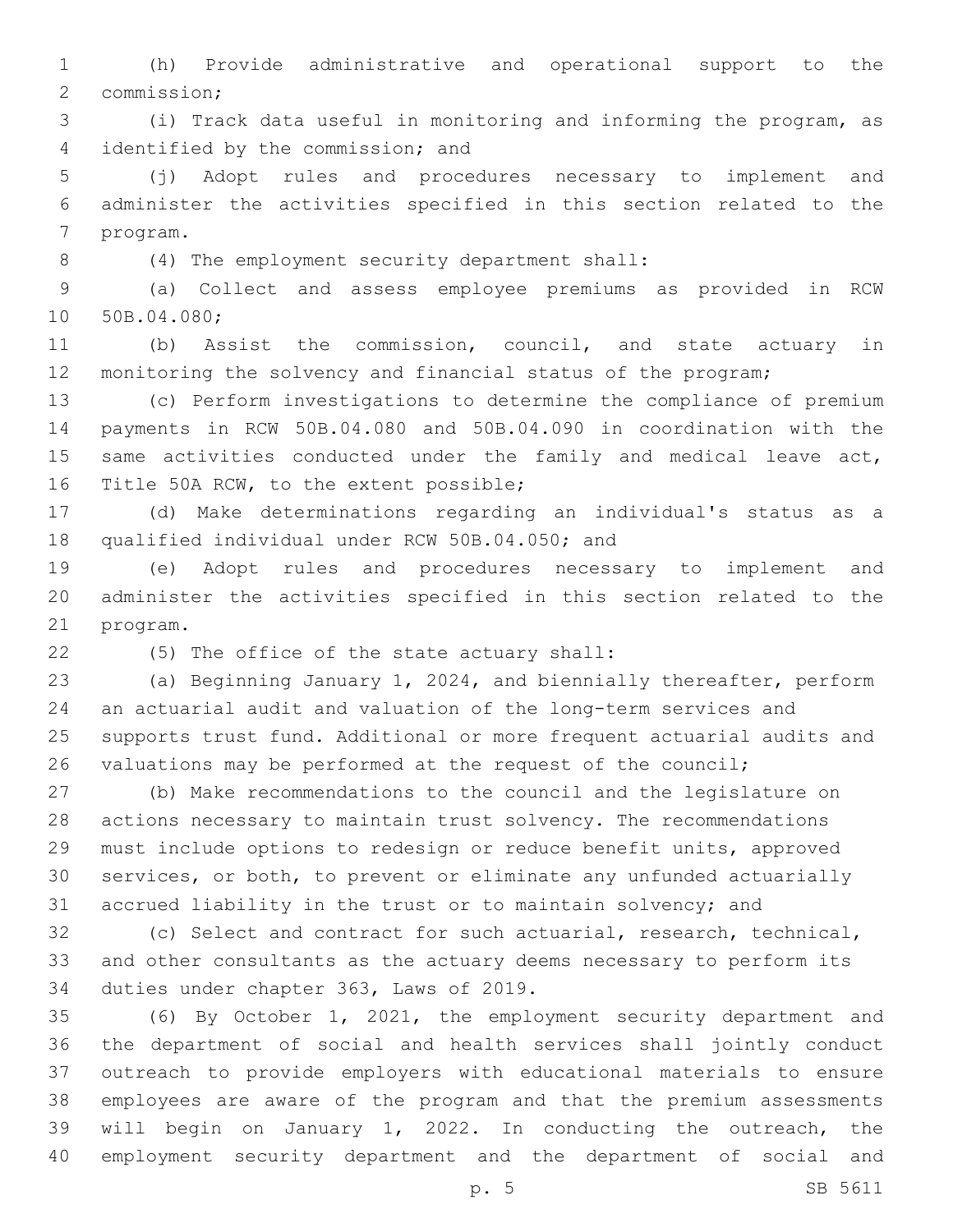health services shall provide on a public website information that explains the program and premium assessment in an easy to understand format. Outreach information must be available in English and other primary languages as defined in RCW 74.04.025.4

 (7) By July 1, 2022, the employment security department and the department of social and health services shall jointly conduct outreach to retired veterans and retirement eligible veterans living in the state and provide employers with educational materials to ensure employees are aware of the option available to retired veterans to exempt themselves from the program. In conducting the outreach, the employment security department and the department of social and health services shall provide on a public website 13 information that explains the program and premium assessment in an 14 easy to understand format, and the procedure for a retired veteran and retirement eligible veterans to exempt themselves from the program. Outreach information must be available in English and other primary languages as defined in RCW 74.04.025.

 **Sec. 3.** RCW 50B.04.085 and 2021 c 113 s 5 are each amended to 19 read as follows:

20 (1)(a) An employee who attests that the employee has long-term care insurance purchased before November 1, 2021, may apply for an exemption from the premium assessment under RCW 50B.04.080.

 (b) A retired veteran or retirement eligible veteran may request 24 exemption from the premium assessment under RCW 50B.04.080 by 25 attesting to their service and eligibility for veterans benefits.

 (c) An exempt employee may not become a qualified individual or eligible beneficiary and is permanently ineligible for coverage under 28 this title.

 (2) The employment security department must accept applications for exemptions for retired veterans and retirement eligible veterans 31 at any time.

 (3) The employment security department is not required to verify the attestation of an employee that the employee is a retired veteran or a retirement eligible veteran.

 (4)(a) The employment security department must accept applications for exemptions only from October 1, 2021, through 37 December 31, 2022.

 (b) Only employees who are eighteen years of age or older may 39 apply for an exemption.